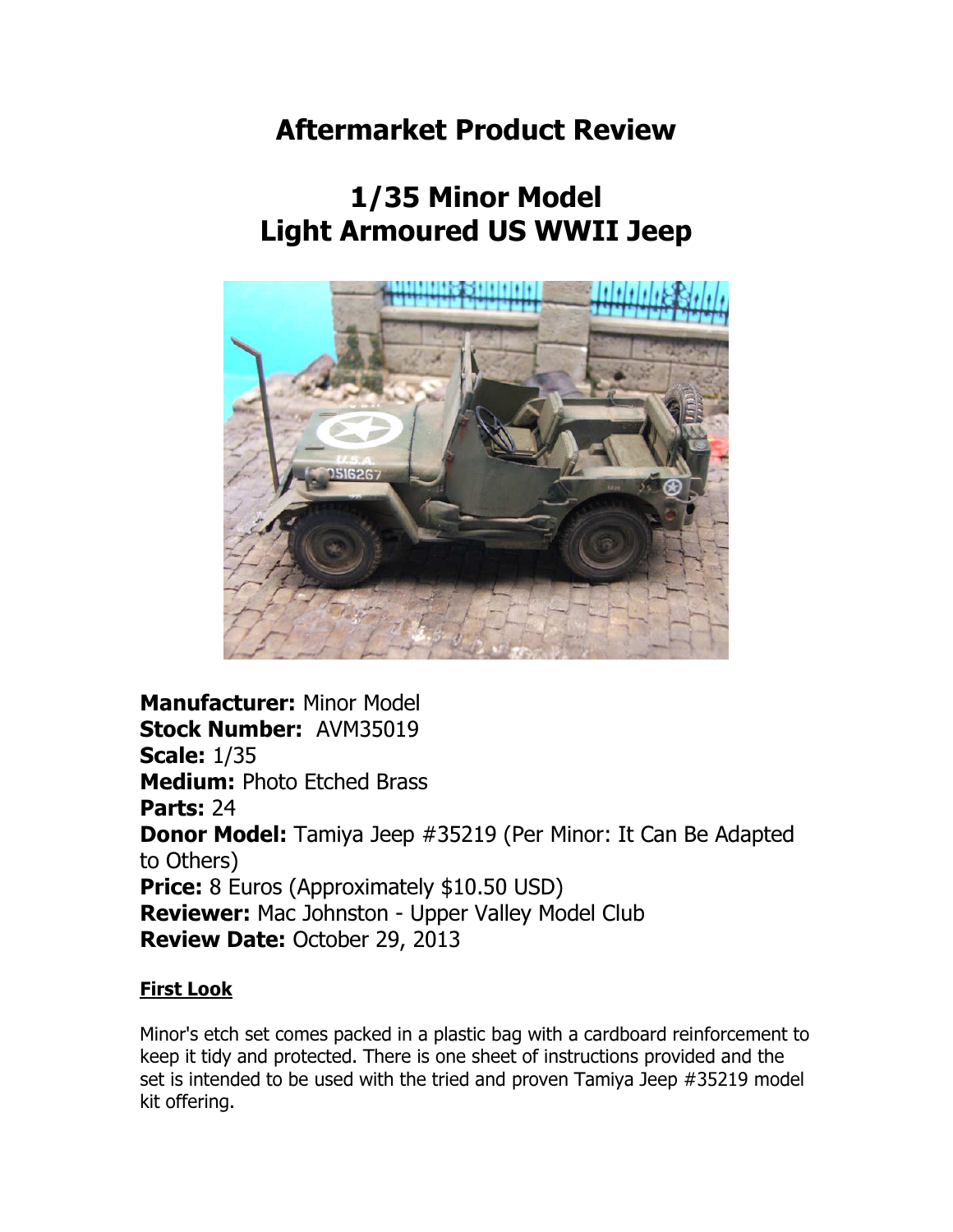

As usual the crispness and detail level of the parts are excellent. There isn't many pieces,24 to be exact. This etch set provides for outside detail only and is meant to replicate an improvised armor package.



## The Build

I started with the aforementioned Tamiya Jeep kit. I built it out of box and only modified it with this etch set. The front fender extensions were a little tricky to fit, but be patient and they will fit perfectly. I mostly followed the instructions as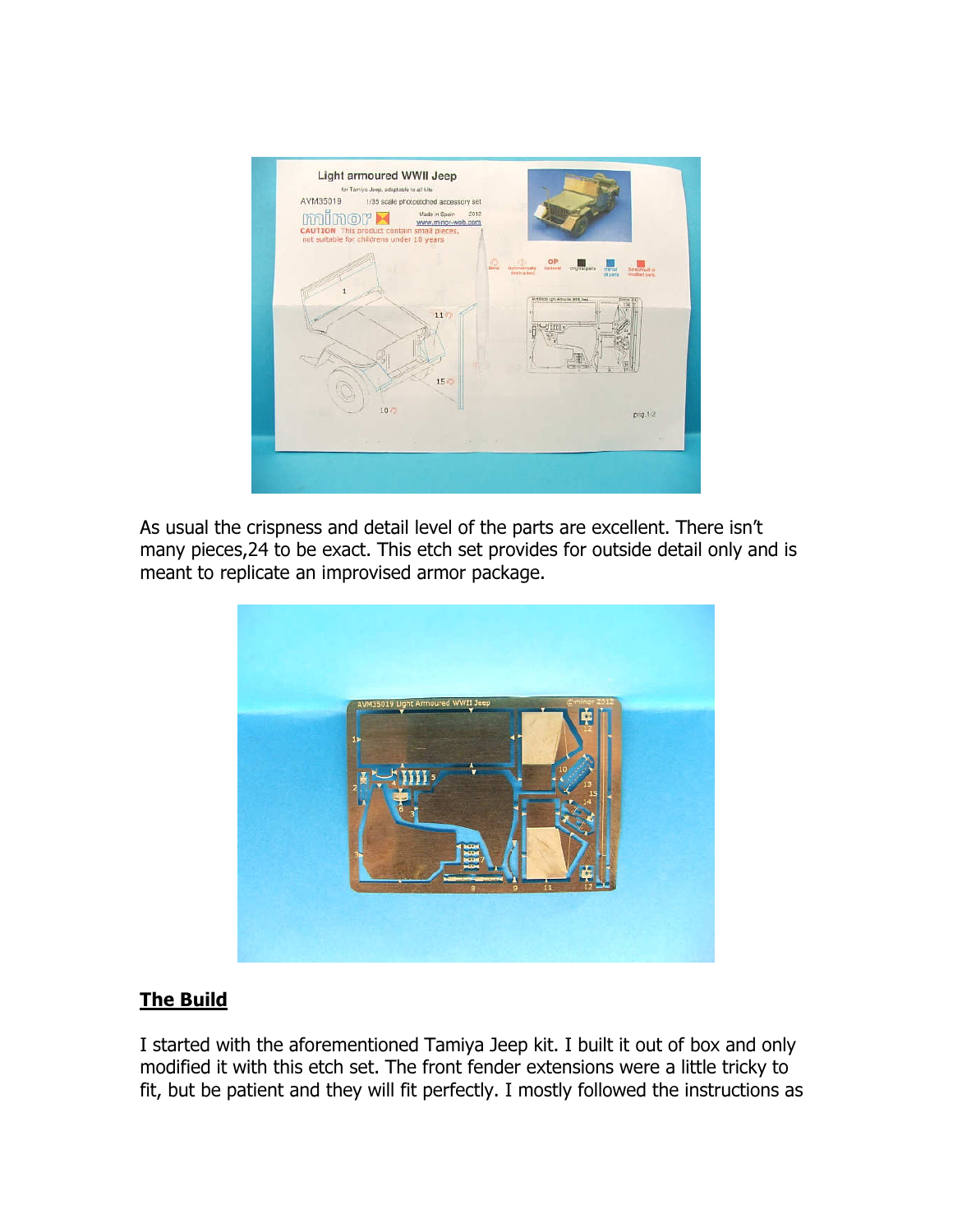provided, only deviating a bit to facilitate painting and to limit parts from being damaged. For instance, I waited to install the wire bits until painting as it is something that would be easily damaged or knocked off while building



I then bent the side doors and installed them after I painted the dash because they would make it difficult to work on the front interior area. Next, I primed and pre-painted the rest of the interior and the cowling area so not to miss areas later. This step included painting the inside of the doors. I then installed the hinges to the doors and then glued them to the windshield frame after I painted the framework.

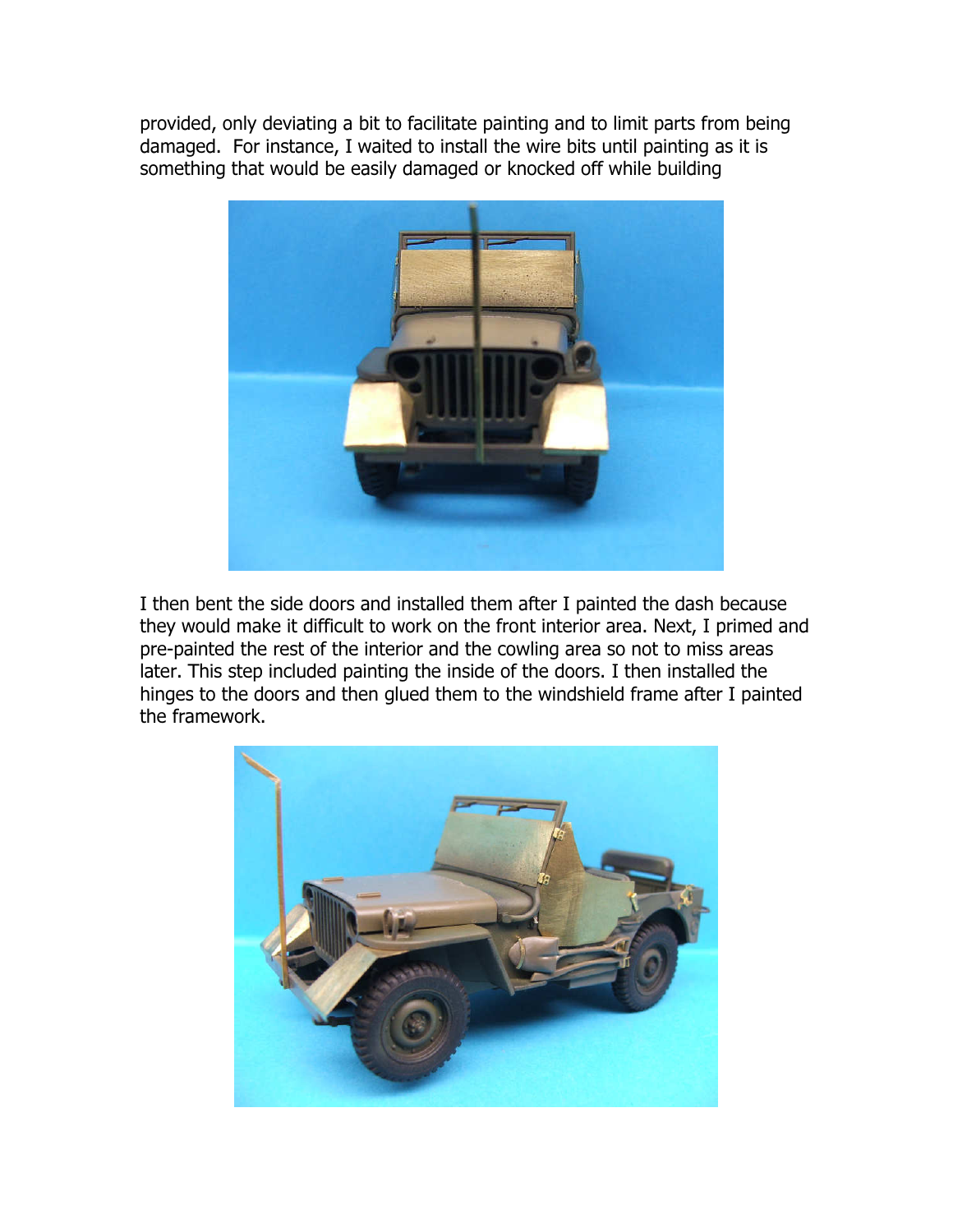After painting, I cut off the pioneer rack clamps from the Jeep model to install the etch parts. That process mostly went well and caused no major problems. I did have to thin the Tamiya provided plastic axe a lot to make it work with the etch sheath provided. However, It actually looks more to scale and fit well once done. Finally, I remounted the rear view mirror to accommodate the armor plates per a reference photo.

The only step where I had some issues was in my understanding of where to place the roof bow clamps and then bending them to fit the model kit. This issue might be my fault but the hole at the top of part 14 was too small to accept the chain regardless. Part 12 does have the correct hole though. I guessed where to attach the chain (Part 13) using more references.

Of course, since completing this build I have found Jeep photos showing the bows in the altered position (shown below). It shows the clamp and chain nicely; The front roof bow bracket etch part is used as the latch to hold the door shut. I would have really liked to have discovered the photos before working on this set. Of course, that is how modeling goes sometimes.

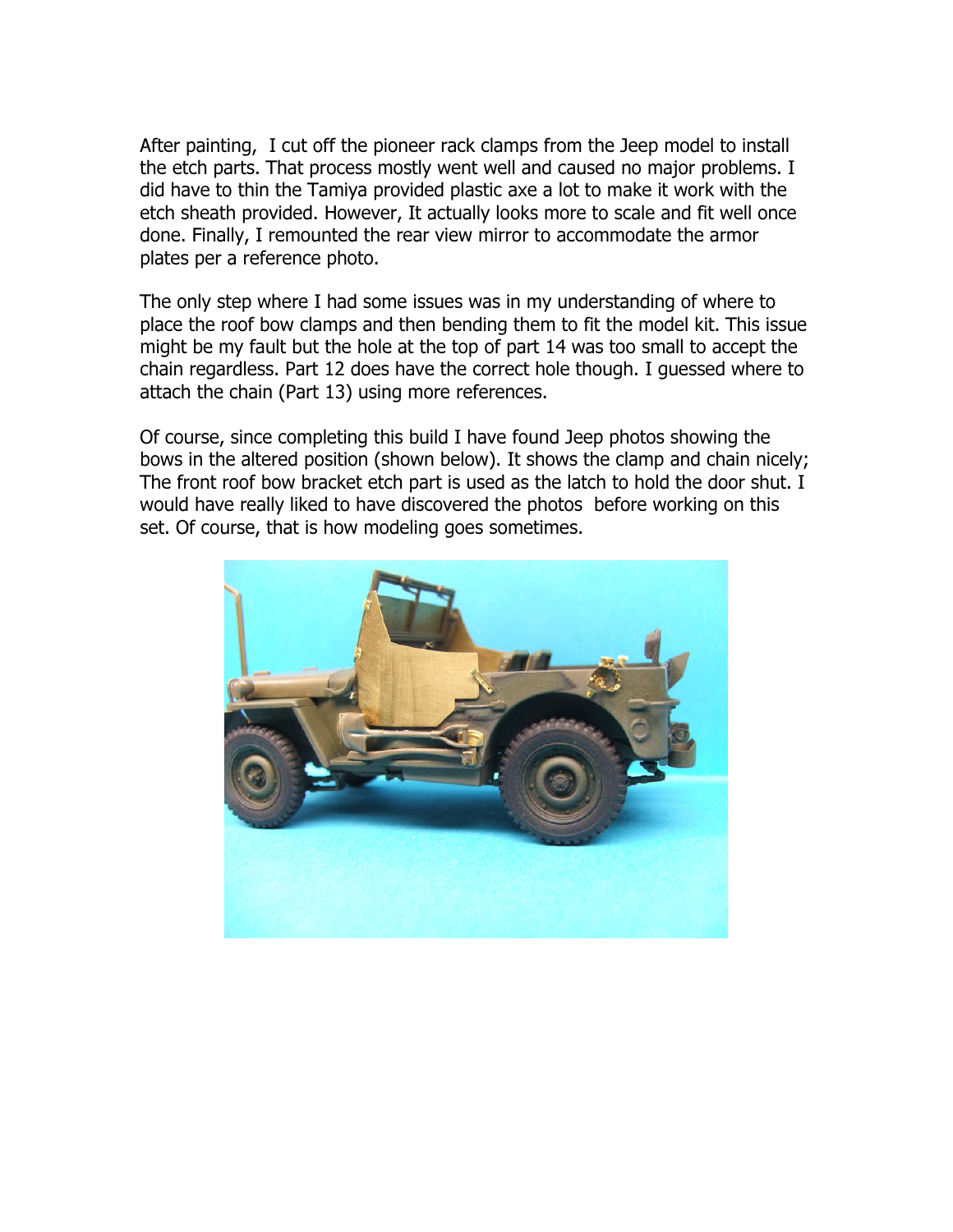

## Finishing the Model

I primed the Jeep with flat black and painted it with Tamiya Olive Drab paint. I then used AK Interactive and Mig Productions for weathering. Finally I used most of the kit provided decals except I replaced the hood decal with an Archer Fine Details dry transfer.

#### **Conclusion**

I really liked this set and highly recommend it, especially if you would like to armor your Jeep Model. It replicates another variant to add to the rest of the huge Jeep family. The only issue I had with the build, and again maybe it was my fault, was the rear clamp assembly.

## Highly recommended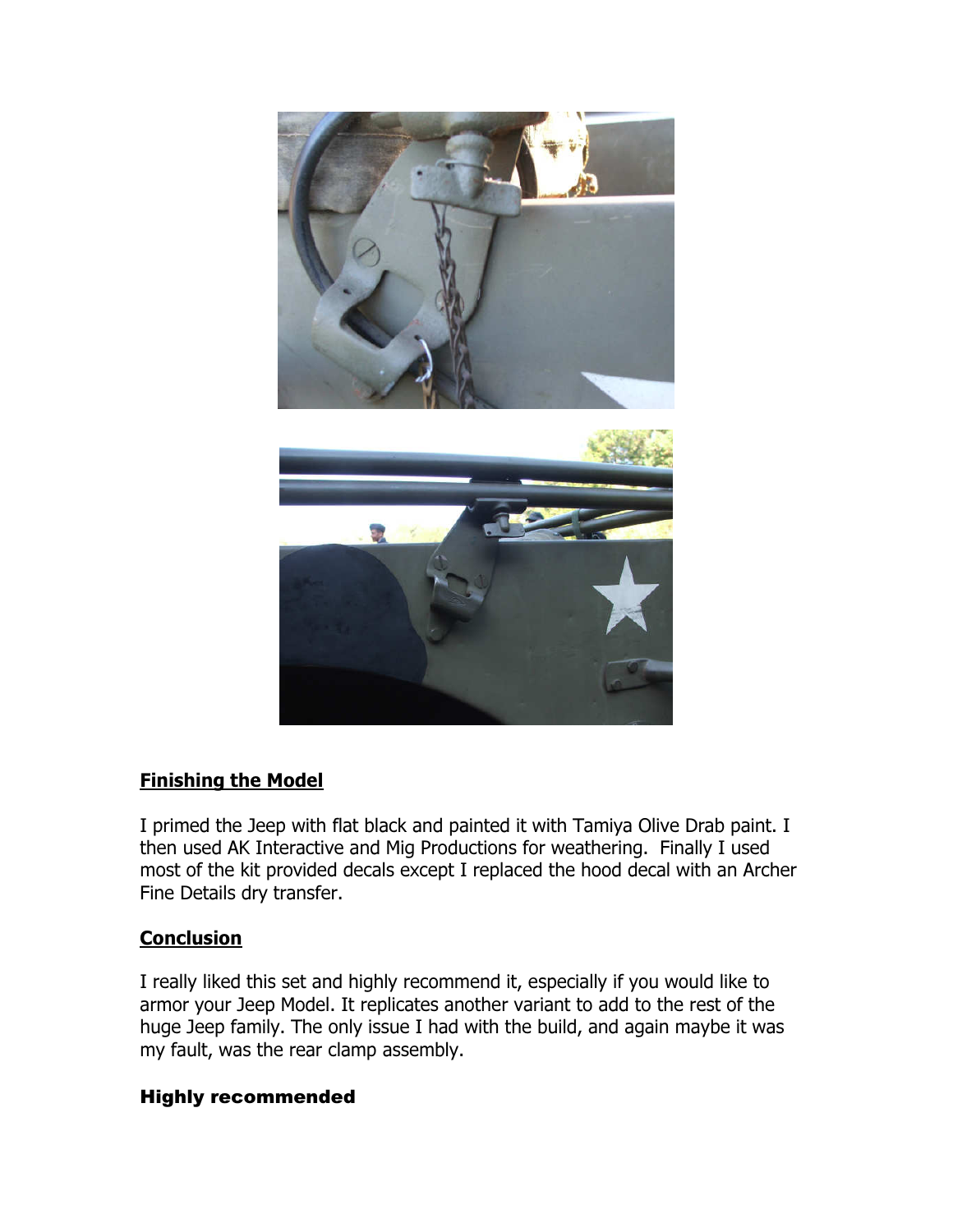

## **Thanks to Minor Model For the Review Sample**

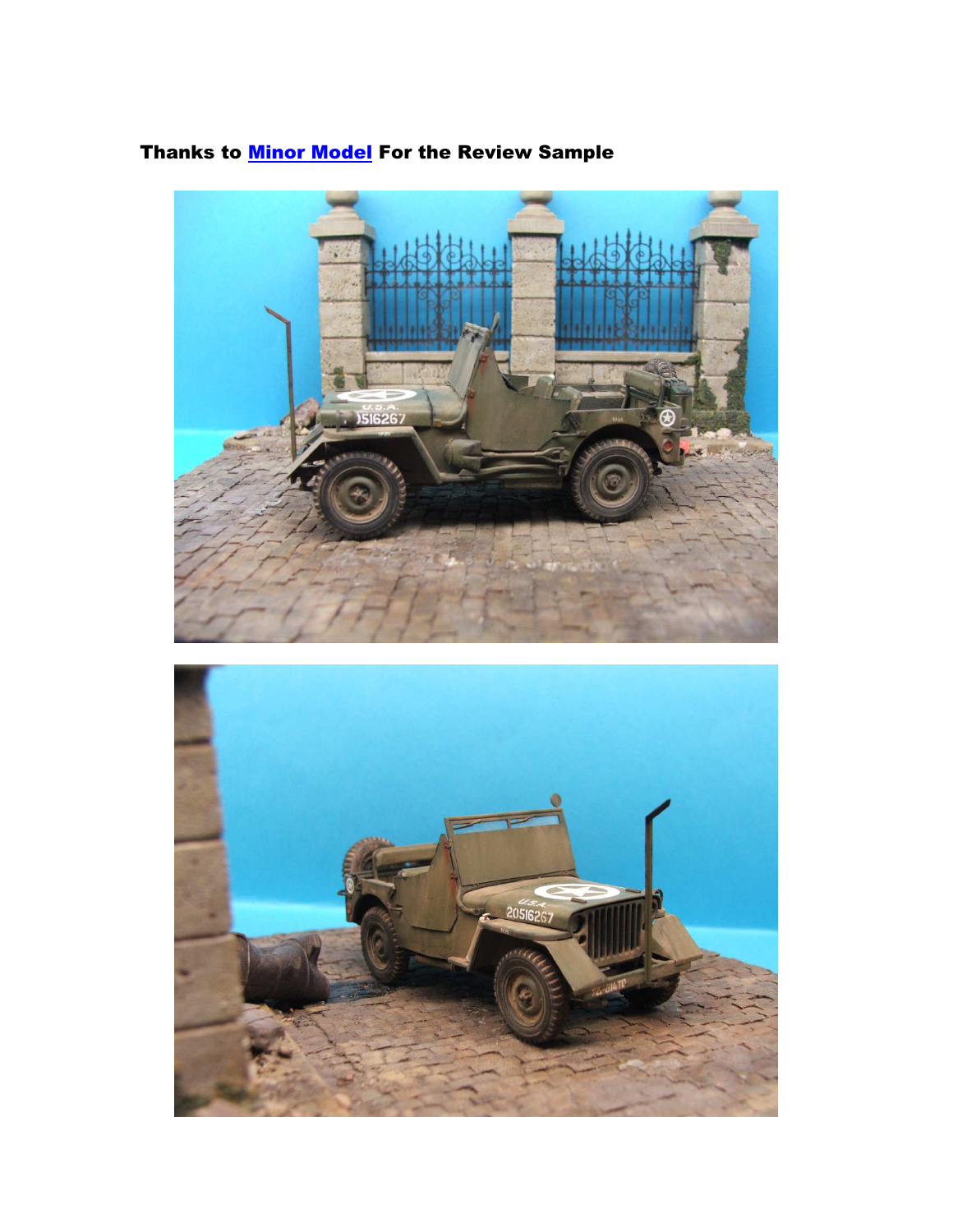